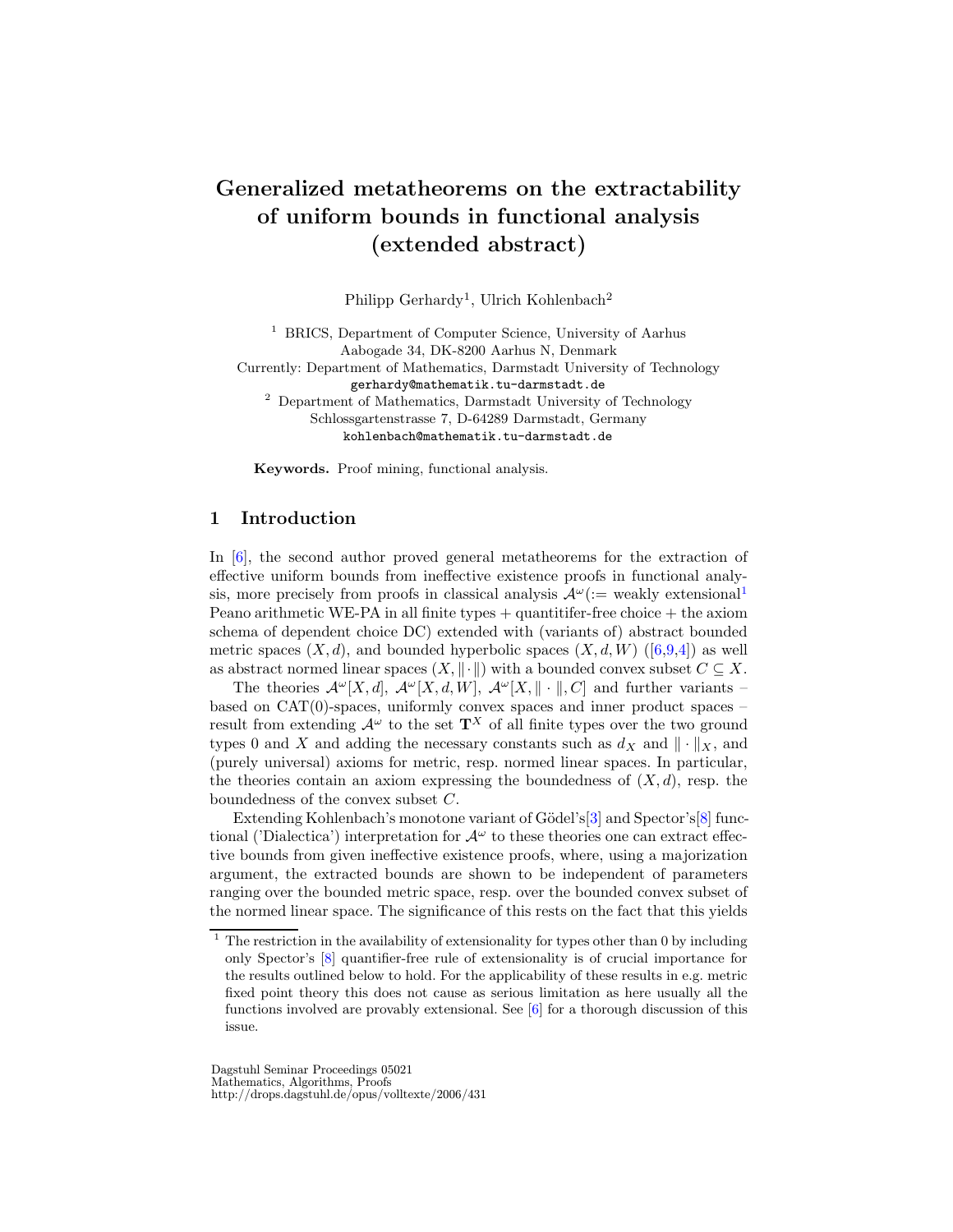#### 2 P. Gerhardy, U. Kohlenbach

independence from parameters without imposing any compactness conditions on  $(X, d)$  or C. For details, see [\[6\]](#page-4-0).

Two different approaches to extending the Howard-Bezem[\[5](#page-4-5)[,1\]](#page-4-6) strong majorization relation to the new type  $X$  were employed for metric spaces and normed linear spaces. For metric spaces, whose metric is bounded by some  $b \in \mathbb{N}$ , the majorization relation was defined to be always true for the type  $X$  and the metric constant  $d_X$  will be majorized by the constant-b function. The extraction of uniform bounds then consist of two main steps: (1) extraction of effective bounds using functional interpretation and (2) majorization in the types  $\mathbf{T}^{X}$  to eliminate the dependency from the new constants of  $\mathcal{A}^{\omega}[X, d]$  and achieve the independence from parameters in  $X$  (among other things).

This approach does not work for (non-trivial) normed linear spaces as normed linear spaces always are unbounded. Therefore in [\[6\]](#page-4-0) for normed linear spaces the majorization relation for the type X was defined via the norm, i.e.  $x^*$  s-maj<sub>X</sub>  $x :=$  $||x^*|| \ge ||x||$ . The independence of extracted bounds from a (norm-)bounded convex subset C can then be achieved similarly to the bounded metric case. For normed linear spaces, one constructs uniform bounds from the terms extracted by functional interpretation in three steps: (1) majorization of the extracted terms in the types  $\mathbf{T}^{X}$ , (2) elimination of the dependency from the new constants of  $\mathcal{A}^{\omega}[X, \|\cdot\|, C]$  using an ineffective operator  $()_{\circ}$  and a relation  $\sim_{\rho}$ , and finally  $(3)$  majorization in the types **T** to eliminate ineffective instances of the  $()_{\circ}$ -operator.

Of particular importance is the relation  $\sim_{\rho}$ . The relation  $\sim_{\rho}$  relates functionals of type  $\rho \in \mathbf{T}^X$  to functionals of type  $\widehat{\rho}$ , where the mapping  $\widehat{\cdot}$  is defined as:

$$
(*)\ \widehat{0}:=0,\ \widehat{X}:=0,\ \widehat{\rho\rightarrow\tau}:=\widehat{\rho}\rightarrow\widehat{\tau},
$$

for metric spaces and with  $\hat{X} := 1$  for normed linear spaces. Defining the relation  $\sim_{\rho}$  for the constants of  $\mathcal{A}^{\omega}[X, d]$ , resp.  $\mathcal{A}^{\omega}[X, \|\cdot\|, C]$  one may inductively translate extracted terms in  $\mathcal{A}^{\omega}[X, d]$ , resp.  $\mathcal{A}^{\omega}[X, \|\cdot\|, C]$  into terms of independent of the new constants such as  $d_X$ ,  $\|\cdot\|$  etc. For details on the operator ()<sub>○</sub> and its role in this translation, see  $[6]$ .

## 2 Main results

In order to treat unbounded metric spaces and unbounded convex subsets of metric spaces, we adapt the approach to majorization for normed linear spaces and combine the three steps into one. The main idea is to define a new so-called a-majorization relation  $\geq^a$ , which is parametrized by an element  $a \in X$  and combines Howard-Bezem's strong majorization relation with the relation  $\sim_{\rho}$  as it is defined for metric spaces: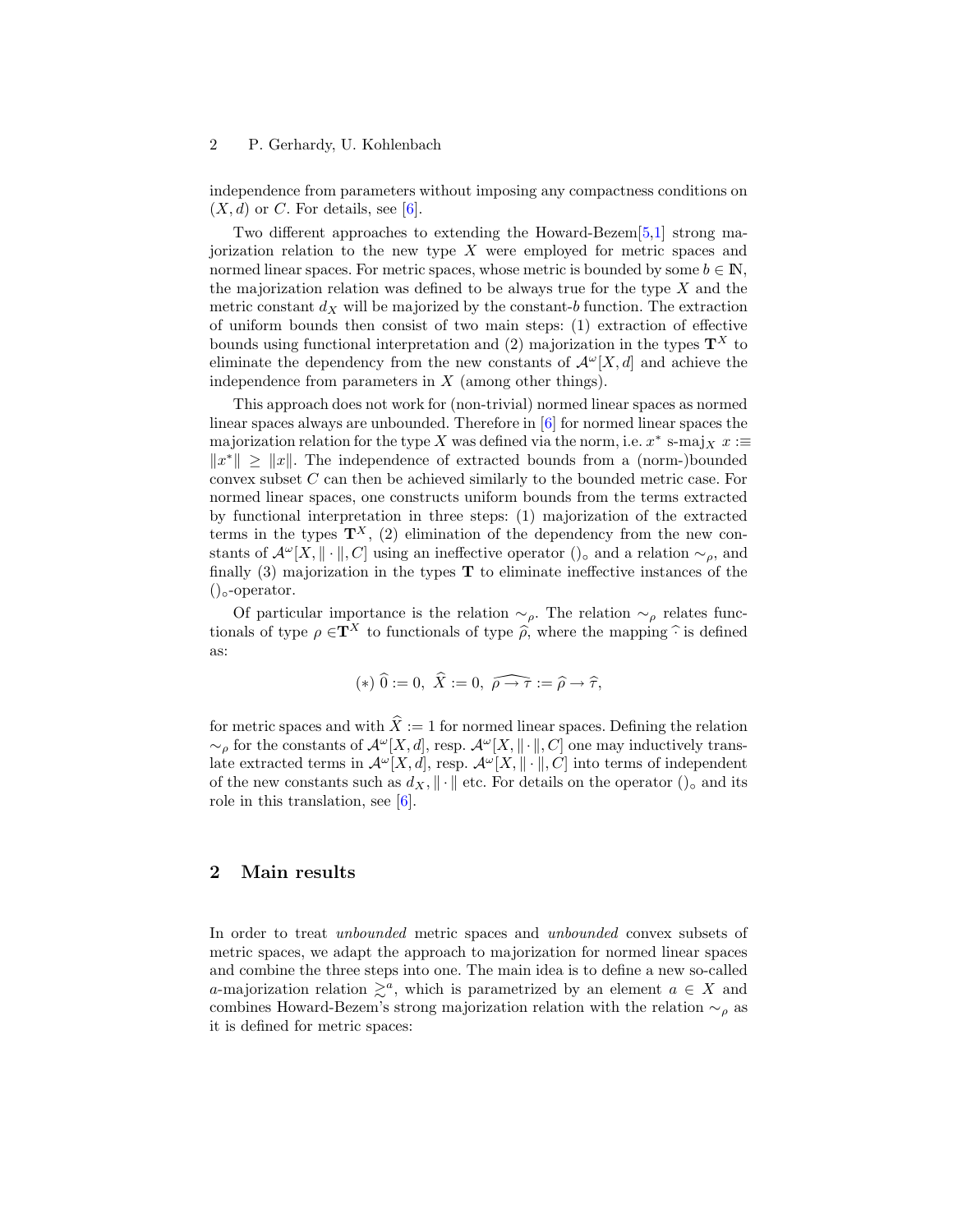**Definition 1.** We define a ternary relation  $\geq^a_{\rho}$  between objects x, y and a of type  $\widehat{\rho}, \rho$  ( $\widehat{\rho}$  defined as in (\*) above) and X respectively as follows:<sup>[2](#page-2-0)</sup>

$$
- x0 \gtrsim a 0 y0 := x \geq 0 y,- x0 \gtrsim a 0 x 0 := (x)_{\mathbb{R}} \geq \mathbb{R} d_X(y, a),- x \gtrsim_{\rho \to \tau}^a y := \forall z', z(z' \gtrsim_{\rho}^a z \to xz' \gtrsim_{\tau}^a yz) \land \forall z', z(z' \gtrsim_{\rho}^a z \to xz' \gtrsim_{\tau}^a xz).
$$

Restricted to the types **T**, the relation  $\gtrsim^a$  coincides with Bezem's strong majorization relation. Using our new majorization relation we can extend Bezem's type structure  $\mathcal{M}^{\omega}$  of strongly majorizable functionals of types in **T** to all types is  $\mathbf{T}^{X}$  where for the new ground type X we take our metric (hyperbolic, resp. normed) space as the domain. Whereas for the new type the relation  $\geq^a$  depends on a, the type structure of all  $\gtrsim^a$ -majorizable functionals is in fact independent of the choice of  $a \in X$ . For metric spaces, the chosen element  $a \in X$  serves as a reference point, similar to the element  $0<sub>X</sub>$  for normed linear spaces, but with the crucial difference that the element  $a \in X$  is a variable and not a fixed element of the space like the constant  $0_X$ . For normed linear spaces we consider the metric  $d(x, y) \equiv ||x - y||$  and always choose  $a = 0_X$  so that  $\mathbb{N} \ni n \gtrsim_X^a x$  iff  $(n)_{\mathbb{R}} \ge ||x||$ .

Defining majorants for the constants of  $\mathcal{A}^{\omega}[X, d]_{-b}$ ,  $\mathcal{A}^{\omega}[X, \|\cdot\|, C]_{-b}$  (where the  $-b$  signifies that the axiom expressing the boundedness of  $(X, d)$ , resp. the convex subset C, is dropped) may again involve the generally ineffective  $() \circ$ operator. However, by letting majorants for elements of type  $X$  be natural numbers instead of elements of type  $X$ , we avoid ineffective instances of the ()◦-operator. Here, the ()◦-operator is only applied to natural numbers, where it is effectively computable.

The a-majorization relation  $\geq^a$  provides a natural extension of Bezem's strong majorization relation to metric and normed linear spaces. To a-majorize an element  $x \in X$  means to provide a bound on its distance to the reference point  $a \in X$ , which in the case of normed linear spaces means a bound on the norm of x. To a-majorize a sequence  $z^{0\rightarrow X}$  of elements means to provide for each  $n$  an upper bound of the largest distance to  $a$  among the first  $n$  elements of the sequence. To a-majorize a function  $f: X \to X$  means to provide a bound on the "displacement" of f, i.e. that is given a bound on  $n \geq d(x, a)$  a bound  $(in n)$  on  $d(f(x), a)$ .

From generalized metatheorems for  $\mathcal{A}^{\omega}[X, d]_{-b}$ ,  $\mathcal{A}^{\omega}[X, \|\cdot\|, C]_{-b}$  and further variants of these theories one may e.g. derive the following theorem for hyperbolic spaces  $(X, d, W)$ :

**Definition 2.** A function  $f: X \to X$  on a metric space  $(X, d)$  is called

- nonexpansive ('f n.e.') if  $d(f(x), f(y)) ≤ d(x, y)$  for all  $x, y ∈ X$ ,
- Lipschitz continuous if  $d(f(x), f(y)) \leq K \cdot d(x, y)$  for some  $K > 0$  and for all  $x, y \in X$ ,

<span id="page-2-0"></span> $^{\rm 2}$  Here we refer to the representation of real numbers by number theoretic functions from [\[6\]](#page-4-0), i.e. objects of type 1.  $(x^0)_{\mathbb{R}}$  represents the canonical embedding of N into IR under this representation.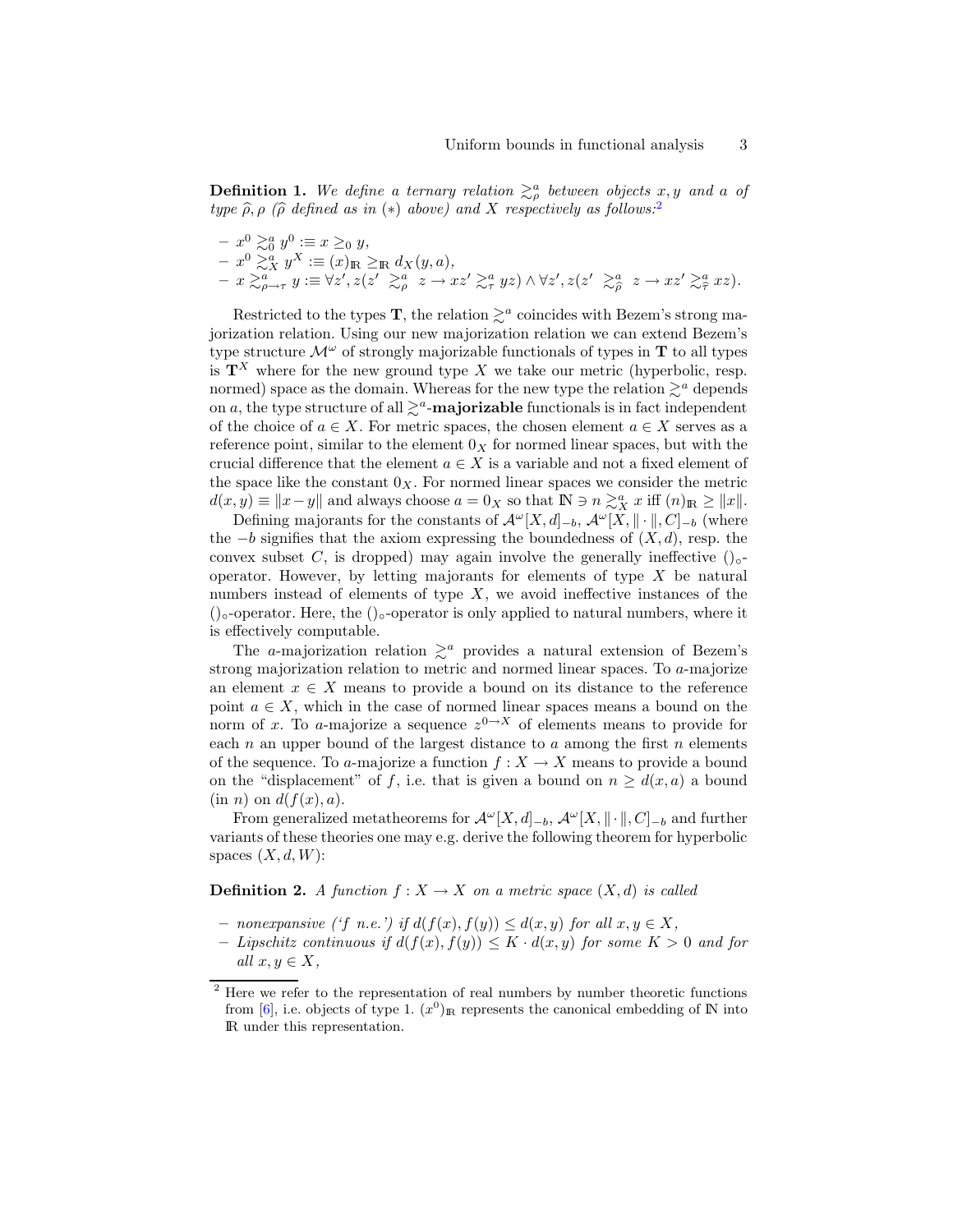- 4 P. Gerhardy, U. Kohlenbach
	- Hölder-Lipschitz continuous if  $d(f(x), f(y)) \leq K \cdot d(x, y)^\alpha$  for some  $K > 0$ ,  $0 < \alpha \leq 1$  and for all  $x, y \in X$ .

#### Theorem 1  $([2])$  $([2])$  $([2])$ .

1. Let P (resp. K) be a  $A^{\omega}$ -definable Polish space (resp. compact Polish space)<sup>[3](#page-3-0)</sup>. Assume we prove, in  $\mathcal{A}^{\omega}[X, d, W]_{-b}$ :

$$
\forall x \in P \forall y \in K \forall z^X \forall f^{X \to X} (f \ n.e. \land \forall u^0 B_{\forall}(x, y, z, f, u) \to \exists v^0 C_{\exists}(x, y, z, f, u))
$$

where  $0_X$  does not occur in  $B_\forall$  and  $C_{\exists}^4$  $C_{\exists}^4$ . Then there is a computable functional  $\Phi : \mathbb{N}^{\mathbb{N}} \times \mathbb{N} \to \mathbb{N}$  s.t. for all  $g_x \in \mathbb{N}^{\mathbb{N}}$ representing an element  $x \in P$  and all  $y \in K$ 

$$
\forall z^X \forall f^{X \to X} (f \ n.e. \land d(z, f(z)) \leq b \land \forall u^0 \leq \Phi(g_x, b) B_{\forall} \to \exists v^0 \leq \Phi(g_x, b) C_{\exists})
$$

holds in all (non-empty) hyperbolic spaces  $(X, d, W)$ .

- 2. The Corollary also holds for an additional parameter  $\forall z'^{X}$  and the additional premise  $d(z, z') \leq b$ .
- 3. Furthermore, the Corollary holds for an additional parameter  $\forall a^{0\rightarrow X}$  and the additional premise  $\forall n(d(z, a(n)) \leq b)$  or even  $\forall n(d(z, a(n)) \leq g(n))$ , where the extracted bound then additionally depends on g.
- 4. 1., 2. and 3. also hold if we replace 'f n.e.' with f satisfying

$$
d(x, y) \le n \rightarrow d(f(x), f(y)) \le \Omega(n) \quad (*)
$$

for all  $x, y \in X$ , where  $\Omega$  is a function  $\Omega : \mathbb{N} \to \mathbb{N}$ . The extracted bound will then additionally depend on  $\Omega$ . This condition covers Lipschitz con $tinuous and Hölder-Lipschitz continuous functions (with constants  $K$ , resp.$  $K, \alpha : \mathbb{Q}_+^*$ , where  $\alpha \leq 1$ ), as well as uniformly continuous functions (with a modulus of uniform continuity  $\omega$ ). Thus, for Lipschitz and Lipschitz-Hölder continuous functions the bound depends on the given constants, for uniformly continuous functions the bound depends on the given modulus of uniform continuity.[5](#page-3-2)

In contrast to the results from  $[6]$ , the theorem above does not require the whole space X to be bounded but only a bound b on  $d(z, f(z))$ . Nevertheless the bound  $\Phi$  is independent not only from  $y \in K$  but even from  $z \in X$  and  $f: X \to X$ . This fact allows one to extend the applications to metric fixed point

<span id="page-3-0"></span><sup>3</sup> We assume the Polish, resp. compact Polish space are given in so-called standard representation, see [\[6\]](#page-4-0).

<span id="page-3-1"></span><sup>&</sup>lt;sup>4</sup> A  $\forall$ -formula, resp. an ∃-formula is a purely universal, resp. existential formula, where moreover the types of the quantified variables are of suitable restricted type. For details see [\[6\]](#page-4-0).

<span id="page-3-2"></span> $5$  In contrast to the assumptions on  $f$  such as being nonexpansive, Lipschitzean or uniformly continuous (which imply the extensionality of  $f$ ) the condition  $(**)$  does not imply extensionality. So in the context of (∗∗) our restriction to weak extensionality is significant.